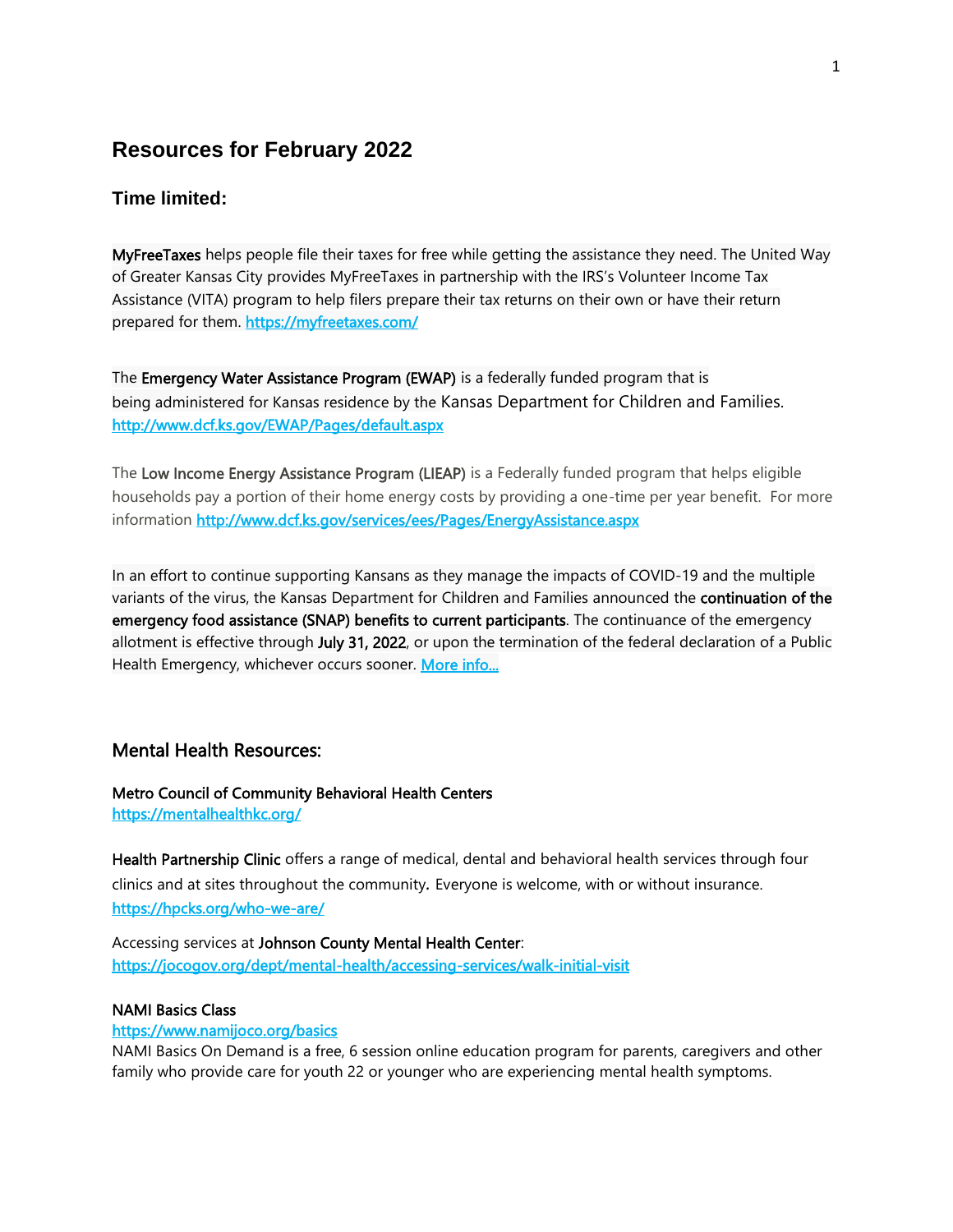# Community Resources:

#### Findhelp.org

Find food assistance, help paying bills, and other free/reduced cost programs in your zip code, including new programs for the COVID-19 pandemic. <https://www.findhelp.org/>

#### **United Way 211**

If you need help in the 23-county area covered by United Way of Greater Kansas City, you can get it from United Way 2-1-1. This free service provides access to thousands of resources. Call 2-1-1 and you will reach a trained, caring professional seven days a week, 24 hours a day, 365 days a year. Or click the link below.

#### [SEARCH UNITED WAY 2-1-1](http://uwgkc.bowmansystems.com/)

Multi-Service Outreach Centers provide a safety net for those in need and a means of moving beyond cycles of aid into self-reliance. We serve people in need of social services who live in geographic areas generally conforming with school districts.

<https://www.jocogov.org/dept/human-services/outreach/outreach-services>

Renewed Hope is a curbside food pantry. Volunteers will bring food to your car. <https://renewedhopefoodpantry.org/get-food/>

The Resurrection Overland Park Food Pantry helps bridge the food insecurity gap in our community. For more information and to schedule an appointment https://cor.org/overlandpark/localimpact

Santa Fe Waystation Food Pantry is open every Monday from 9:00am to 11:00am and 5:00pm to 7:00pm. For more information <https://santafewaystation.org/>

### **Harvesters Food Assistance**

<https://www.harvesters.org/Get-Help/Service-Locator>

New Hope Food Pantry <http://www.nhfoodpantry.com/>

Center of Grace in Olathe, KS offers a Clothing Closet and personal care items. Call (913) 764-1353 to make an appointment. <https://centerofgrace.center/ministries/clothing-closet/>

### Kansas City Free Eye Clinic

<https://www.kcfreeeyeclinic.org/our-services/>

Kansas City's Medicine Cabinet provides financial assistance for emergency dental care, diabetic supplies, hearing aids, prescriptions, vision exam and eyeglasses. [http:/kcmedicinecabinet.org/get-help/](https://l.facebook.com/l.php?u=http%3A%2F%2Fkcmedicinecabinet.org%2Fget-help%2F%3Ffbclid%3DIwAR39Ln9bYOyX8fLvO43zBrvuha6lRFBNALP23jaK4mlsPafehkDHR_kQmfM&h=AT10mRox2nKfi6QwuPT3SHGDEUA_jYVFOLCIZ-PFLvkj9VoCiPXImqfG9z-gV2TKxTqqJtyjrN3YINVSRt_T1581v1mFy_FE12hRQZcSrBdqj1nJvzMKxGCPFnKXvR7qz9yASRg&__tn__=-UK-R&c%5b0%5d=AT2MRaye55u-WrY4ufp1I6aN04t6O5JGDoBTXBaHQanuedRNEeJfeAekJwa3a-rXmtdXDnuBGG85BXNDZ6HbFtXF7L0rQE1ea4FY1pVsZ95uqmaRVme97jWZUe_B12JO2Os4kt4n7BuwYTRHOoQbckDCvbCXA40IhHOeV079nOOKMa2dtpdfLVz9bSVntOBxd73B5UeOv_kodtl3YcgQWwd9f_0IL6loKFKEyrpYnMY9EN0Uyf024J_5LR-xBZJJq6g6pwAuP_R6QK64VWpLrlPpKtx4LtHTqBObGOaawWZ1_XGKlMCHcueuVSWoFOQuDqJt_LY)